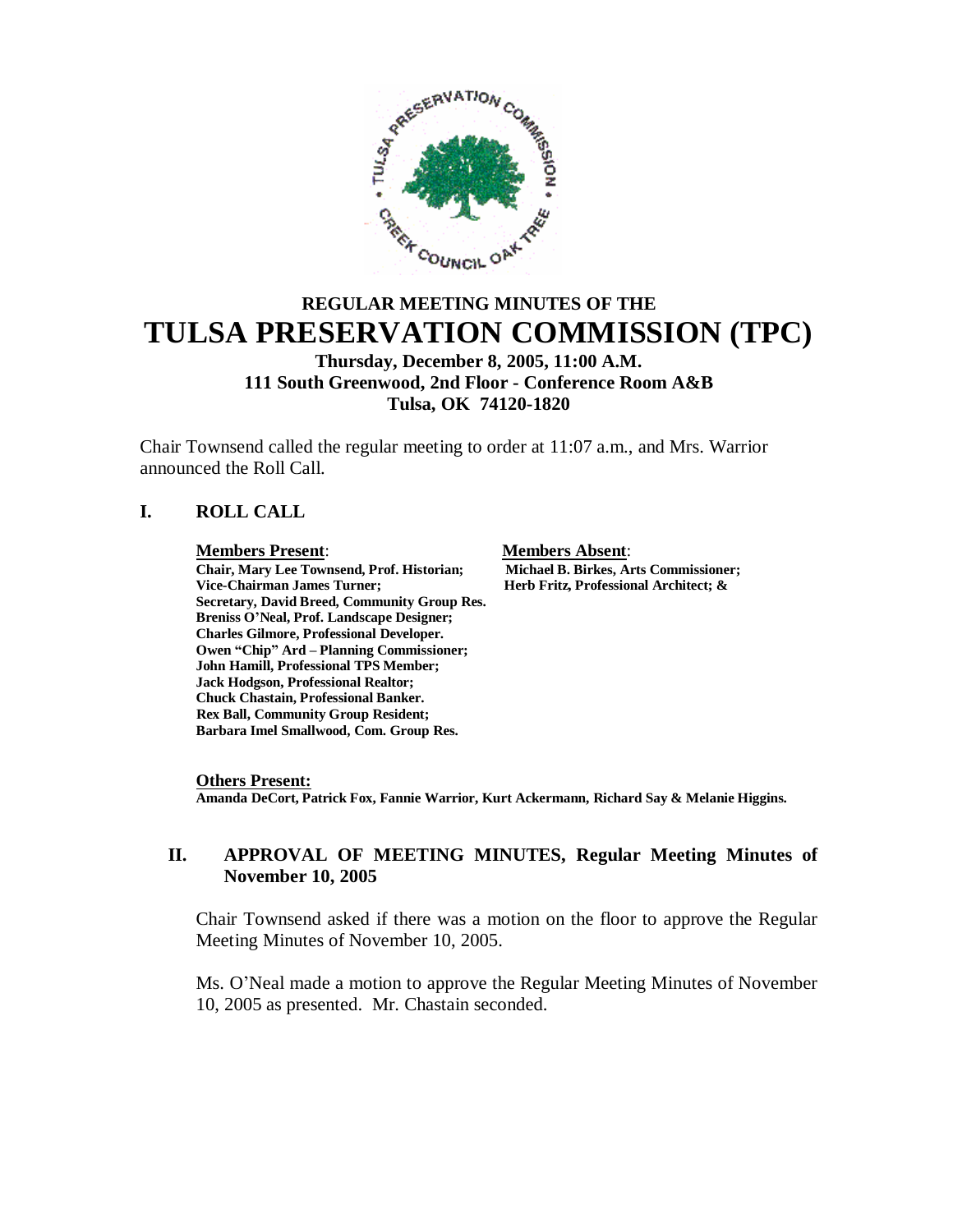#### **Roll Call Vote to Approve Regular Meeting Minutes of November 10, 2005:**

Chair Townsend –Aye; V-Chair Turner –Abstain; Secretary Breed –Aye; Chuck Chastain –  $Aye$ ; Charles Gilmore - Aye; Jack Hodgson –  $Aye$ ; Rex Ball - Aye; Barbara Smallwood - Abstain; John Hamill - Abstain; Breniss O'Neal –  $\angle$ Aye; & Chip Ard - Aye. The motion was **Approved Unanimously to Approve.**

#### **III. UNFINISHED BUSINESS**

#### **A. Nominate New Officers for 2006**

- **Vice Chairperson; &**
- **Secretary**

Mr. Ball made a motion by acclamation to nominate the following commission members as new officers for Year 2006:

- David Breed for Vice-Chairman; &
- Breniss O'Neal for Secretary.

Ms. Smallwood seconded.

According to the Revised Rules & Regulations Governing Procedure of the Tulsa Preservation Commission that was adopted on December 11, 2003, Article IV – Officers, Section I., states that: **At the end of the Vice-Chairperson's term, the Vice-Chairperson shall automatically succeed the Chairperson for the forthcoming year to the Tulsa Preservation Commission.** 

James Turner served as Vice-Chairman to the COA Subcommittee to the Tulsa Preservation Commission in Year 2005; therefore Mr. Turner shall automatically succeed the position as Chairperson in Year 2006 to the Tulsa Preservation Commission.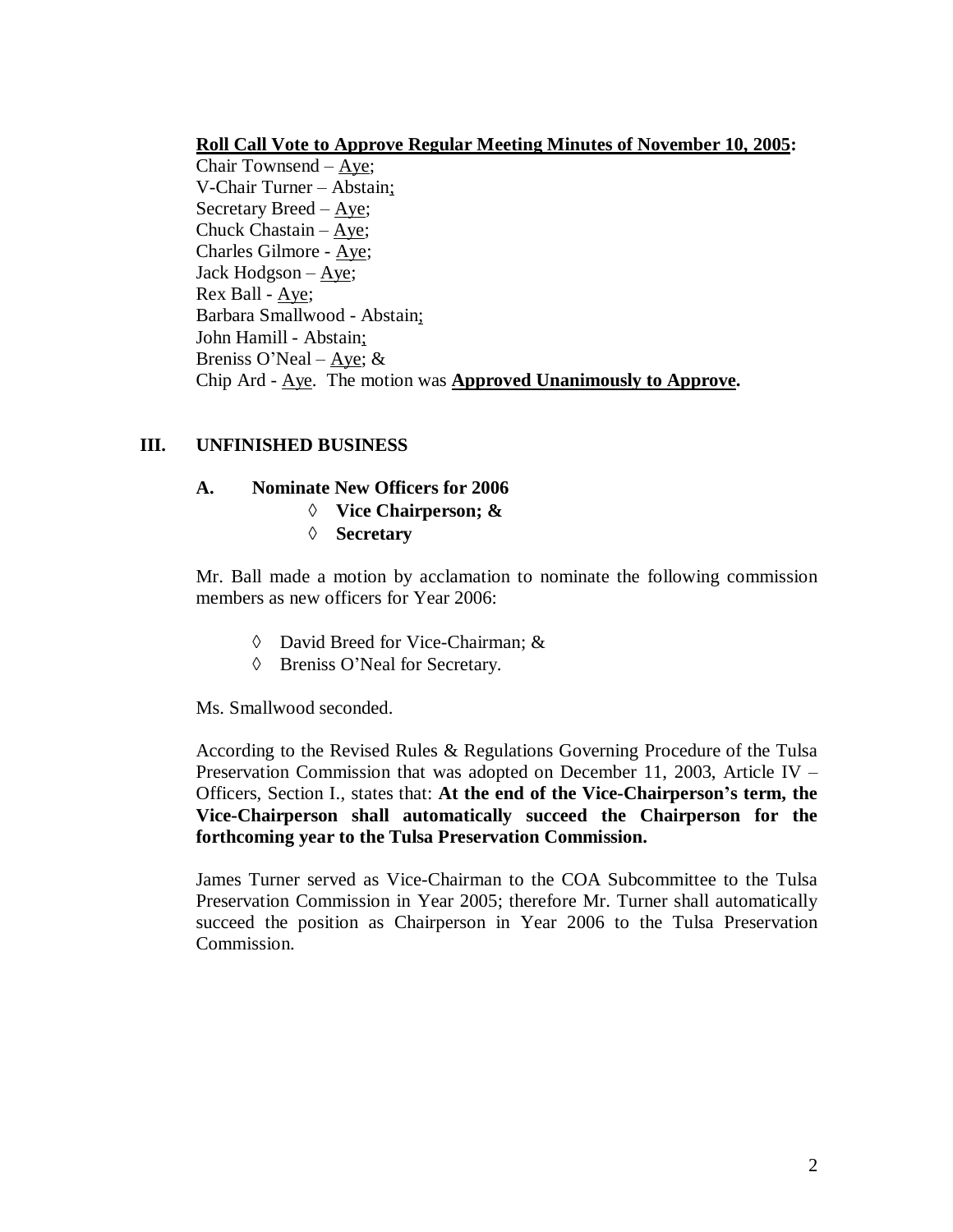# **B. Excused Absence Request: Herb Fritz – Job Conflict**

Chair Townsend stated that Mr. Fritz had asked to be excused from the December 8, 2005 Regular Meeting. She asked Mrs. Warrior if Mr. Fritz had been absent from four (4) or more Regular and Special meetings that were unexcused during this calendar year. Mrs. Warrior responded by stating that he had not. Chair Townsend stated that Mr. Fritz's request to be excused from the December 8, 2005 Regular Meeting would be considered "moot." (No Vote was taken).

#### **C. Land Records Report – Patrick Fox & Kurt Ackermann**

Chair Townsend asked Mr. Fox and/or Mr. Ackermann to please give their land records report. Mr. Fox stated that the historic preservation (hp) district maps that were created through Indian Nations Council of Governments (INCOG) are complete; although they're in their introductory stage at this time with INCOG before they are on display and becomes available to us (TPC/Staff/Public).

Chair Townsend moved to Agenda Item III., Unfinished Business, E., Fire Alarm Building – Report by Richard Say of Fritz Baily

# **E. Fire Alarm Building – Report by Richard Say of Fritz Baily**

Chair Townsend stated that she aware that the TPC has an easement on the Fire Alarm Building. She asked staff to explain to the commission why the Fire Alarm Building needs commission approval or denial of their request when this is not a proposal for a Certificate of Appropriateness. Ms. DeCort stated that since the TPC has a façade easement on the Fire Alarm Building that the TPC is required to approve or deny any exterior changes that the commission believes is appropriate to the building. Ms. DeCort stated that the commission should have staff draft a letter of support or a non-support letter for the Fire Alarm Building, depending on the decision made by the commission.

Mr. Richard Say from Fritz-Baily Architects introduced himself and Ms. Melanie Higgins from the American Lung Association. Mr. Say stated that they are in the process of renovating the Fire Alarm Building for the American Lung Association. He stated that he has provided the commission with two (2) guardrail styles for review; and that he would like for the commission to decide which historic guardrail will best compliment the building historically. Mr. Say stated that it's required of them to install the guardrails to protect the stairs on the West side of the building.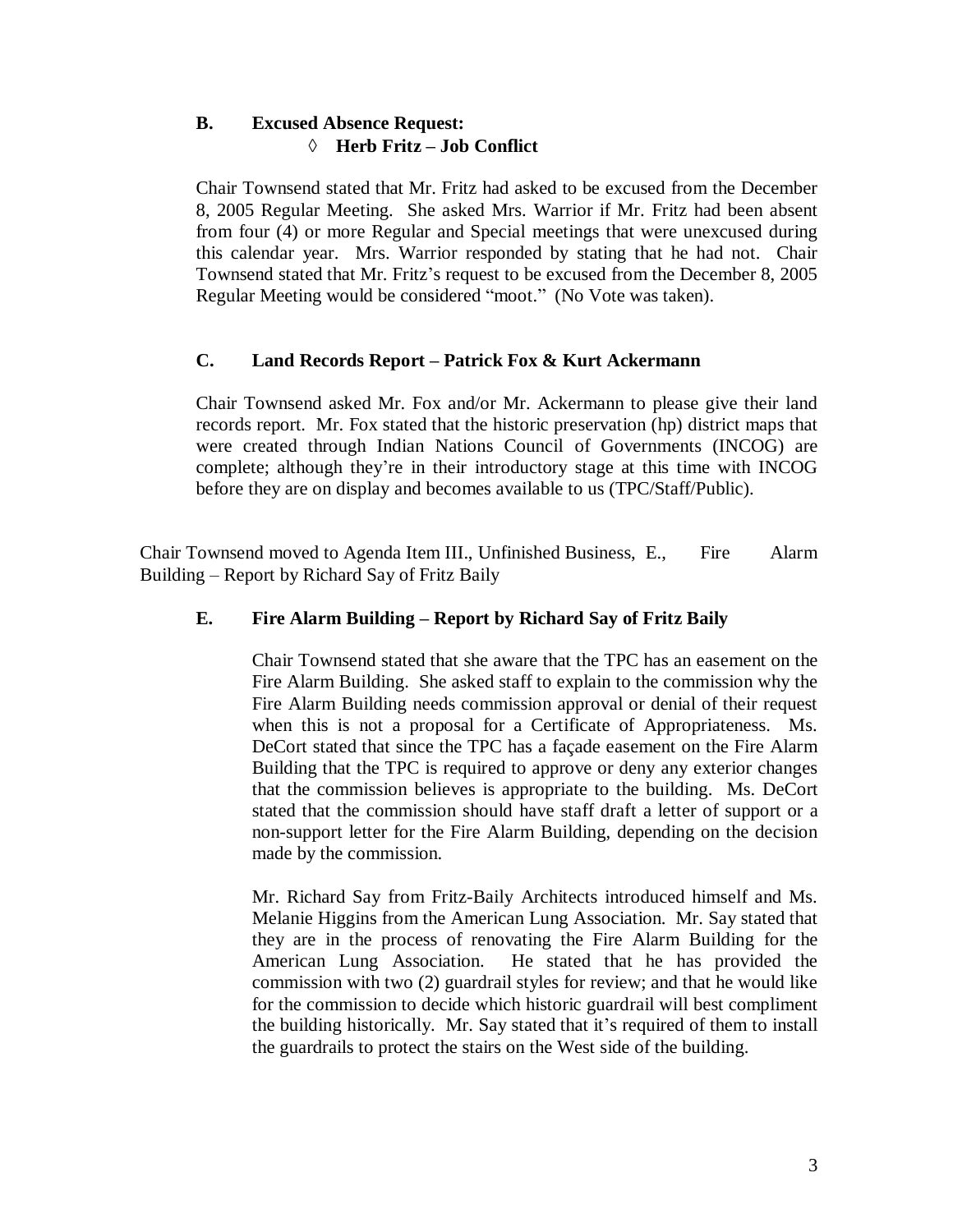Mr. Say provided the commission with Option #1 - Curly Guardrail with painted steel; and Option #2 – the Straight Guardrail with painted steel.

After the commission discussed this issue on the guardrails, V-Chairman Turner made a motion to approve Option  $#1 -$  of the Curly Guardrail with painted steel. He believes that the curly guardrail complements the building more than the straight guardrail does. Ms. O'Neal seconded.

#### **Roll Call Vote to Approve Option #1 – Curly Guardrail:**

Chair Townsend –Aye; V-Chair Turner –Aye; Secretary Breed –Nay; Chuck Chastain – Nay; Charles Gilmore - Nay; Jack Hodgson –Aye; Rex Ball - Nay; Barbara Smallwood - Aye; John Hamill - Nay; Breniss O'Neal – Aye;  $&$ Chip Ard - Nay. The motion **Failed to Approve Option #1 of the Curly Guardrail.**

Chair Townsend asked the commission if there was another motion on the floor.

Mr. Gilmore made a motion to approve Option  $#2 -$  of the Straight Guardrail with painted steel.

#### **Roll Call Vote to Approve Option #2 – Straight Guardrail:**

Chair Townsend –Nay; V-Chair Turner – Nay; Secretary Breed –Aye; Chuck Chastain  $-$  Aye; Charles Gilmore - Aye; Jack Hodgson – Nay; Rex Ball - Aye; Barbara Smallwood - Nay; John Hamill - Aye; Breniss O'Neal – Nay;  $\&$ Chip Ard - Aye. The motion was **Approved by Majority to Approve Option #2 of the Straight Guardrail.**

Chair Townsend asked the commission if there were any more discussion and/or comments on the Fire Alarm Building.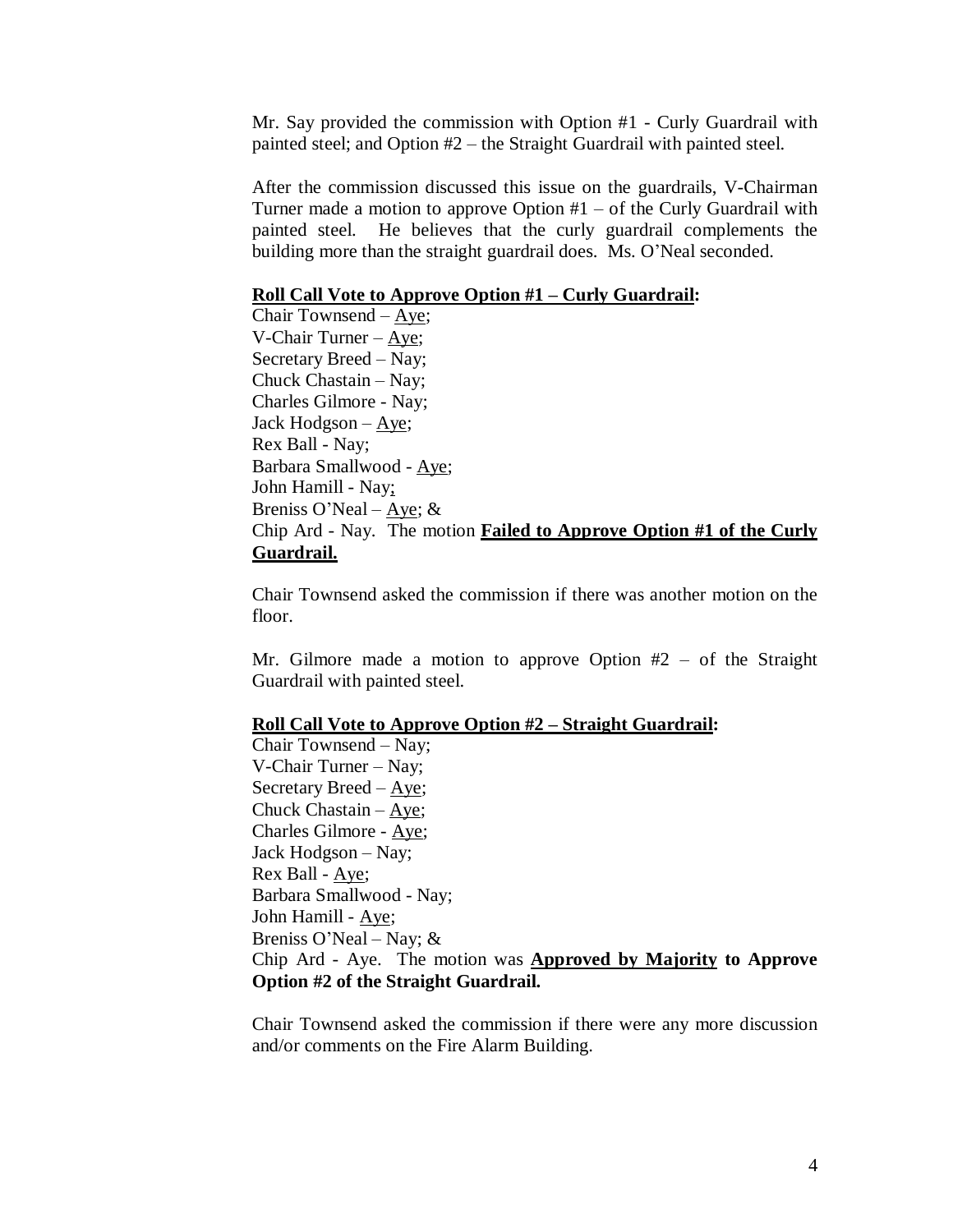Mr. Gilmore stated that he believes that the commission should discuss and review the "light bollards." After the discussing took place, most of the members believe that the light bollards should be installed in a dark bronze color. Mr. Gilmore made a motion to approve the Fire Alarm light bollards in a dark bronze color. Mr. Hamill seconded.

#### **Roll Call Vote to Approve the light bollards:**

Chair Townsend –  $Aye$ ; V-Chair Turner –Aye; Secretary Breed –Aye; Chuck Chastain –Aye; Charles Gilmore - Aye; Jack Hodgson –Aye; Rex Ball - Aye; Barbara Smallwood - Aye; John Hamill - Aye; Breniss O'Neal – Aye;  $&$ Chip Ard - Aye. The motion was **Approved Unanimously to Approve the light bollards.**

Chair Townsend asked staff to please draft a "support letter"to Mr. Richard Say regarding the commission approval of the guardrail and light bollards of the Fire Alarm Building.

Chair Townsend moved back to Agenda Item III., Unfinished Business, D. Policy Statement regarding National Register plaques – final reading

# **D. Policy Statement regarding National Register plaques – final reading**

Ms. DeCort distributed the second reading draft dated 08 December 2005 of the TPC Policy regarding National Register Plaques. Ms. DeCort stated that the TPC and the North Maple Ridge Association received an interesting letter from a North Maple Ridge resident stating that all the residents have to have their COA in hand before they're permitted to install a National Register Plaque on their home or they will be fined \$500.00. Ms. DeCort stated that the TPC decided to come up with a policy regarding National Register Plaques as an amendment to the TPC Rules & Regulations.

The DRAFT: second reading states –

"Owners of properties located within HP zoned districts which are either individually listed on the National Register of Historic Places, or contributing to listed National Register historic districts, may purchase, at their own expense, a cast bronze or aluminum historical marker plaque from the manufacturer of their choosing. An owner may place one (1) historical marker plaque on the front façade of the building without first obtaining a Certificate of Appropriateness from the Preservation Commission, provided the plaque size does not exceed 10" high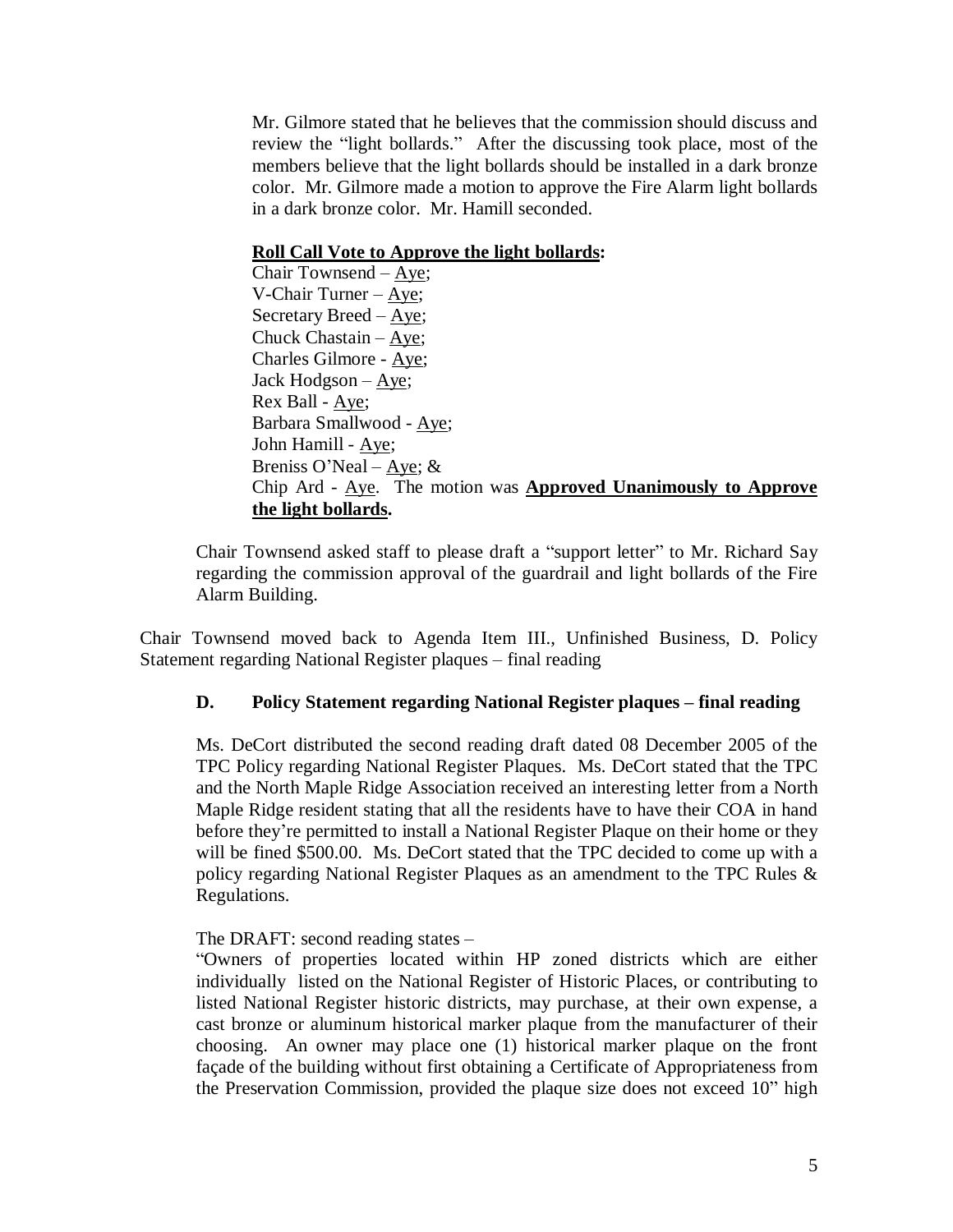by 12" wide and its inscription reads "Listed in the National Register of Historic Places." Property owners are encouraged to consult Preservation Commission staff for assistance or verification of historical information. Plaques should be place on a flat, vertical surface such as a wall. Owners shall take reasonable care during installation of plaques so that façade materials sustain minimal damage."

The two diagrams that the TPC has provided are examples of the plaque languages and size, but are not intended to limit owners in having plaques made to their own designs.

For individual listed properties - the plaque should have similar words as:

This Property Has Been Listed In The NATIONAL REGISTER OF HISTORIC PLACES By the United States Department of the Interior

For properties within a National Register historic district – This property lies within the SWAN LAKE HISTORIC DISTRICT which has been listed in the NATIONAL REGISTER OF HISTORIC PLACES By the United States Department of the Interior

Mr. Gilmore made a motion to approve the second reading of the Tulsa Preservation Commission Policy Regarding National Register Plaques (dated 08 December 2005) by establishing this policy guideline as an amendment to the Rules & Regulations Governing Procedure of the Tulsa Preservation Commission. Ms. Smallwood seconded.

#### **Roll Call Vote to Approve the amended National Register Plaques Policy:**

Chair Townsend –Aye; V-Chair Turner –Aye; Secretary Breed –Aye; Chuck Chastain –Aye; Charles Gilmore - Aye; Jack Hodgson –  $\angle$ Rex Ball - Aye; Barbara Smallwood - Aye; John Hamill - Aye; Breniss O'Neal – Aye;  $&$ Chip Ard - Aye. The motion was **Approved Unanimously to Approve.**

#### **F. Discuss the hazard mitigation program and potential funding sources**

Mr. Fox stated that the hazard mitigation program/plan has been approved by Mike Buchert in the Public Works & Development Department of the Internal Audit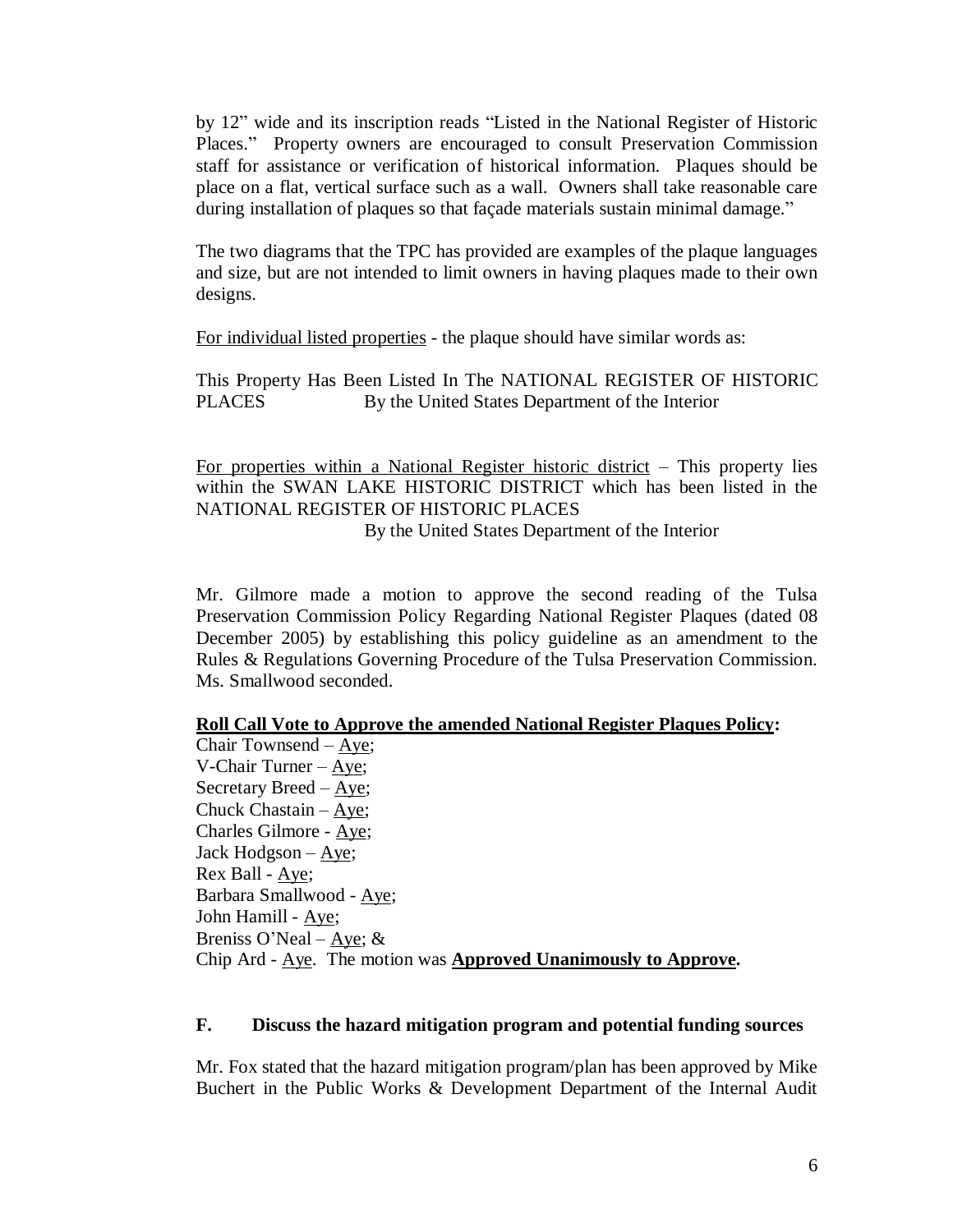Division. He stated that this plan was approved to add historic preservation elements to the multi-hazard mitigation. Mr. Fox introduced Mr. Tim Lovell to the commission.

Mr. Tim Lovell from the City of Tulsa Mayor's Citizens Core stated that the Mayor's Citizens Core (MCC) has made a commitment to try to find a way for historic and cultural resources to be prepared in the event of a disaster. He stated that our historic resources should be protected and have ways in play that if a disaster should occur, that these resources are cared for. Mr. Lovell distributed a 1-page brochure that he received from the National Trust for Historic Preservation in Washington, DC regarding the Johanna Favrot Fund for Historic Preservation. He stated that by receiving this grant that it will give MCC the opportunity to get funding to do hazard mitigation for historic preservation.

Mr. Lovell stated that MCC would like to include in the hazard mitigation plan an annex where dealing with historic resources. He stated that MCC and other previous TPC commission members have reviewed and revised a document that FEMA had created to base the planning. Mr. Lovell stated that the amount available from the Johanna Favrot Fund for this plan is \$10,000.00; although after meeting with Stormwater Management, it's not enough money to do the annex. Mr. Lovell stated that since the \$10,000.00 isn't enough money to do the annex that he plans to do some pre-work. He plans to meet with neighborhood associations that has historic designations; and also any other properties who would like to be identified. Mr. Lovell stated that there is a hazard mitigation plan for the community; but the plan does not deal with the question of historic resources. He stated that if a disaster occurs here in Tulsa like the Louisiana Katrina disaster that the community would not have the resources to preserve or rebuild Tulsa's historic landmarks.

Mr. Lovell stated that the City of Tulsa will be completing the grant application to submit to the National Trust for Historic Preservation by February 1, 2006. He stated that MCC would like to get a support letter from the Tulsa Preservation Commission supporting this plan for hazard mitigation for the community.

Chair Townsend stated that she would like to request that staff write a letter to support this project for the community hazard mitigation plan.

Chair Townsend turned the meeting over to V-Chairman Turner. She announced that she was leaving to go home to prepare for the Annual TPC Holiday Party. Fliers of the holiday party had been distributed to the members at this meeting and prior to the meeting. Chair Townsend stated that the holiday party will be held at her house this year and that everyone was welcome.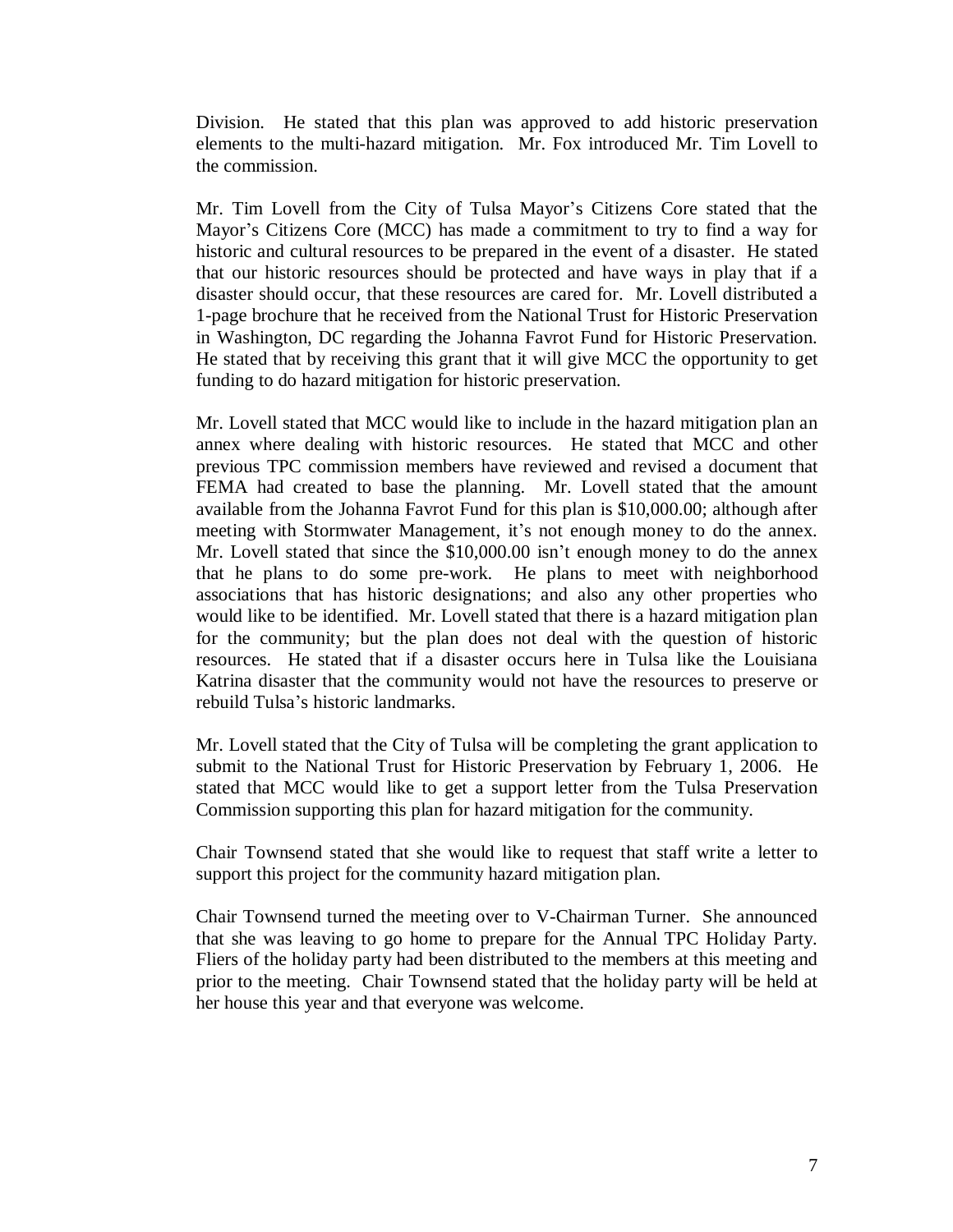# **IV. STAFF REPORTS**

V-Chairman Turner asked Ms. DeCort and Mr. Fox to please announce any staff report(s) that they may have.

### **A. TPC staff report – Amanda DeCort and Patrick Fox**

Ms. DeCort stated that she talked with the Mayor's Office staff about the two (2) TPC vacancies on the commission that has been open for quite some time. She stated that Ms. Keith stated that she will look into this matter and get back with her. Ms. DeCort stated that she will inform the commission of its findings as soon as she hears from the Mayor's Office.

Ms. DeCort reported that Ms. Caroline Cardin, LLC had recently purchased the McBirney Mansion at 1414 S. Galveston. She stated that she wrote Ms. Cardin a letter welcoming her to the preservation community and offered assistance with any related matters that she might have.

Ms. DeCort reported that the National Trust for Historic Preservation is sponsoring its Preservation Leadership Training Program from June 10 – 17, 2006 in Nebraska City, Nebraska next year. She stated that the application deadline is March 31, 2006 if anyone is interested in attending the training program. Ms. DeCort stated that for more information about the program, please call 202.558.6067.

Ms. DeCort announced that the Tulsa Preservation Commission Annual Planning Meeting is scheduled for Saturday, January 21, 2006. She stated that a time schedule hasn't be determined yet; but that she will inform everyone of the meeting time at the next meeting.

Mr. Fox stated that they have received a response from Jim Gabbert at State Historic Preservation Office (SHPO) about one of the three (3) district survey proposals that they had submitted to them a few months ago. He stated that SHPO wants to exclude part of a section of the Riverview district. Mr. Gabbert believes that the blocks surrounding the Sophian Plaza did not retain sufficient integrity to be included. Mr. Fox stated that he doesn't agree with Mr. Gabbert wanting to exclude this area; and that he has responded (in writing) back to him.

#### **VI. NEW BUSINESS**

None.

# **V. CHAIR REPORT – Mary Lee Townsend**

Vice-Chairman Turner reported that Chair Townsend asked him to remind the commission that when they're in the process of doing historic preservation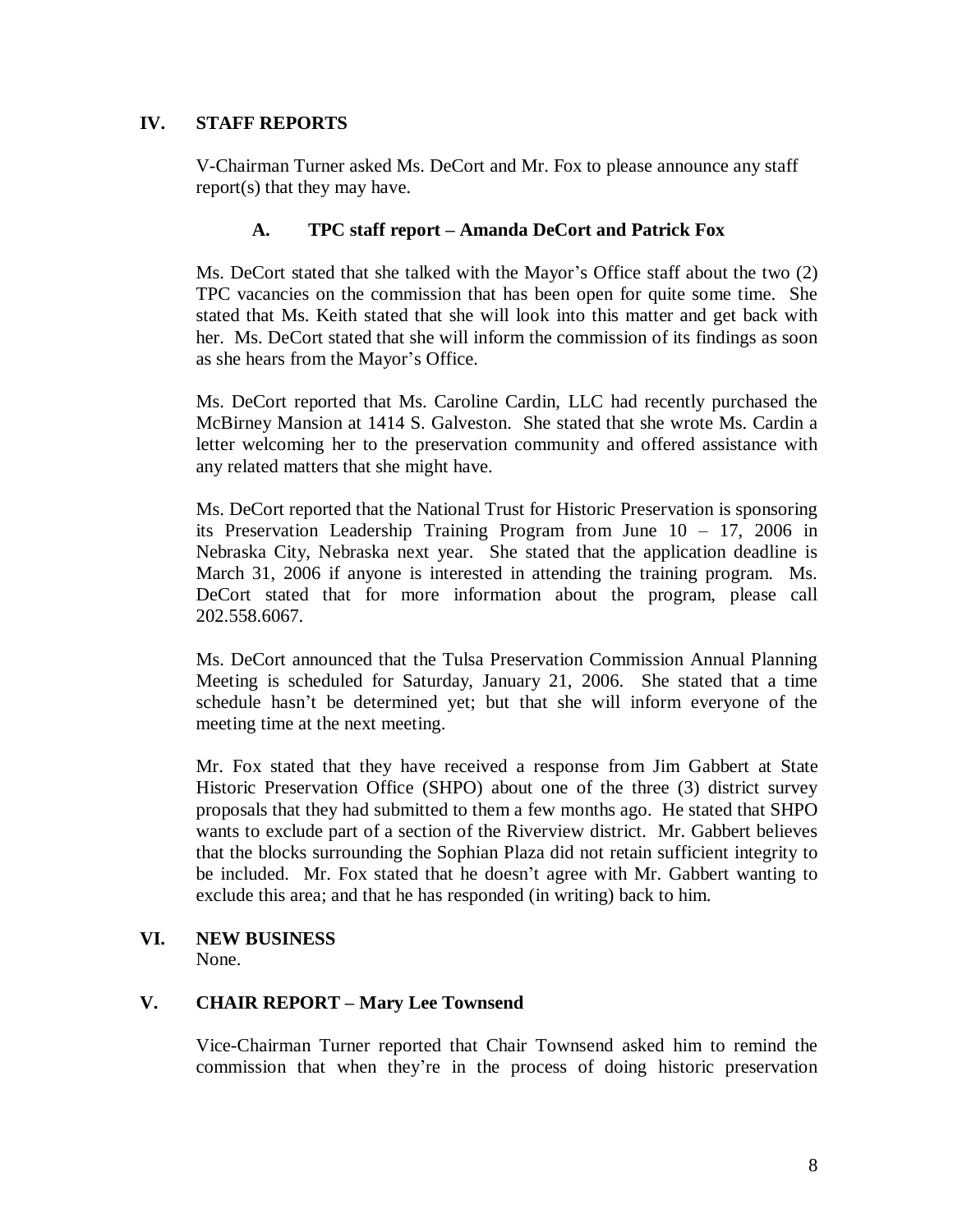business, to please carbon copy Ms. DeCort as the primary staff person. He stated that she would like for the commissioners to please send a copy to the Chairperson of Tulsa Preservation Commission; and whoever else it applies to. He stated that this would only be a courtesy to the Chairperson; and that it will allow everyone to be on the same communication level.

### **A. Committee Reports:**

# **Historic Preservation Committee Chair: Jim Turner**

COA Sub-Committee: James Turner, Chairperson No report was given due to the COA Subcommittee not having any applications/proposals to review for recommendation.

Important/Endangered Resources Sub-Committee: Mr. Breed reported that the old Red Fork Motel that was built in the 1920's in Red Fork has future plans for renovation.

Historic Preservation Zoning & Conservation District Sub-Committee: Charles Gilmore, Chairperson. No report.

Historic Preservation Incentive Subcommittee No report.

# **Rules & Regulations Committee Charles Gilmore, Chairperson**

Rules & Regulations Sub-Committee: Charles Gilmore, Chairperson. No report.

Awards & Recognition Sub-Committee: Rex Ball, Chairperson. No report.

Community Outreach Sub-Committee: Rex Ball, Chairperson. No report.

# **Program Planning & Neighborhood Conservation Committee Chair: Rex Ball**

HP Education Sub-Committee: No report.